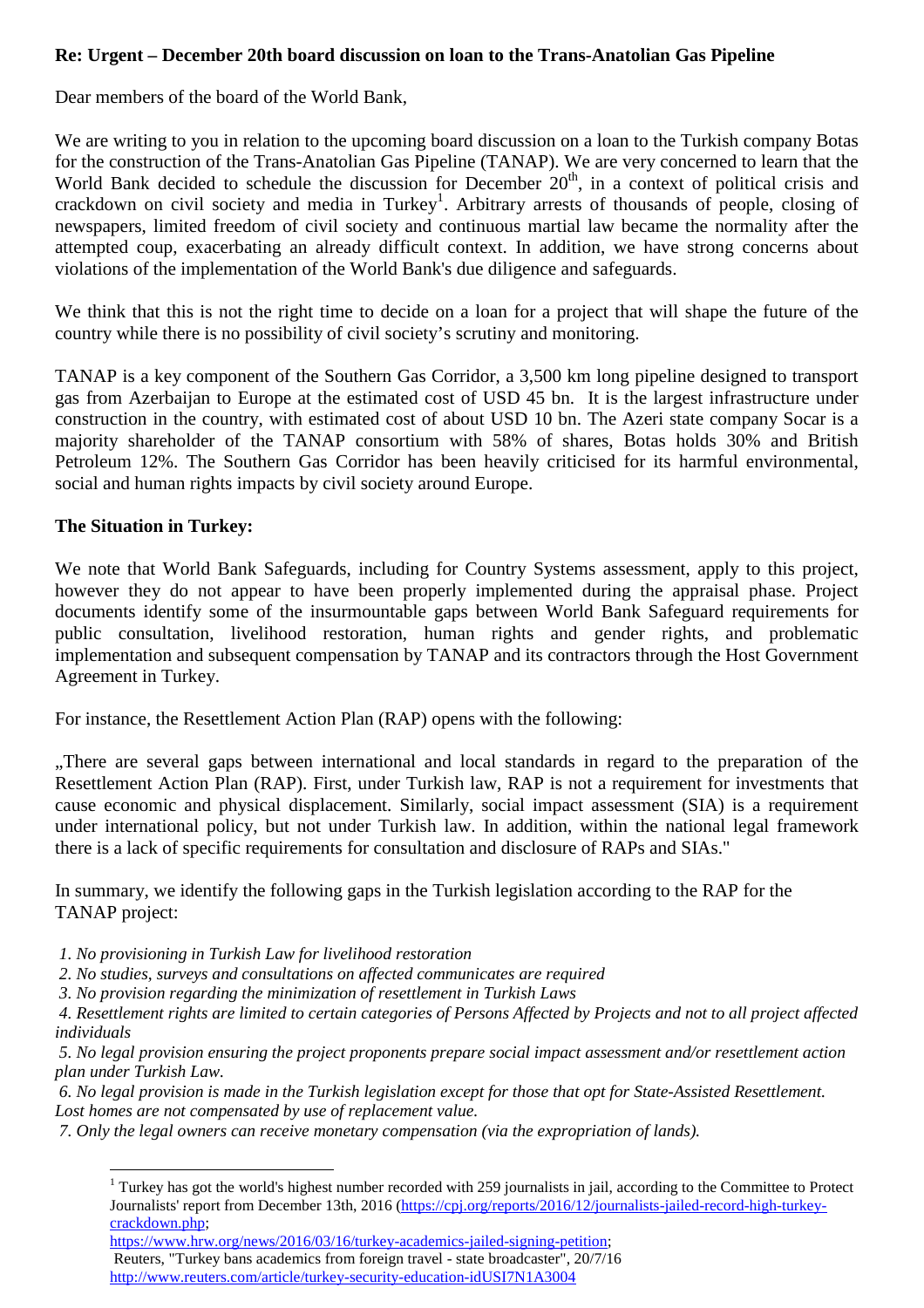*8. The pasture and meadow losses of the families or the associated income loses of villages will not be compensated. 9. No legal provision is made for procedures to monitor and evaluate the implementation of a Resettlement Action Plan* 

*10. No provision regarding public participation* 

*11. No requirement for a Stakeholder Participation Plan.* 

*12. Customary law in the Project areas may deny women the right to ownership and management of cultivated lands. 13. On human rights, there is no provisions in the Turkish laws and the so-called "gap-closing measure indicates ''Human Rights Issue is not specifically addressed by the Host Government Agreement'.*

**We would like to stress that this project appears to utilize a system of Country Systems legislation with the creation of so-called "gap-filling measures" but without any evidence of meeting the Bank's Required Country Systems Safeguard analysis. This is a substantial violation of Bank Safeguards that disqualifies this project from Board consideration. In addition, clearly any plans for the implementation of gap-filling measures are very questionable when NGOs and journalists face extreme reprisals, and to highlight the following point: the World Bank Host Government Agreement with Turkey for TANAP does not address human rights issues. Therefore the project does not guarantee adherence with international human rights law.**

### **The Situation in Azerbaijan:**

The lack of freedom of speech and basic civil rights have been a concern in Azerbaijan for several years. Given the severity of the crackdown against civil society in the country, Azerbaijan has been downgraded within the Extractive Industries Transparency Initiative (EITI) in 2015 from full membership. This was confirmed in an EITI board decision last October not to restore Azerbaijan's status in the Initiative. The board set Azerbaijan a four-month deadline to reform restrictive legislation that paralyses the operations of civil society in the country. Failure to comply with the corrective actions set out by the EITI Board will lead to the country's suspension from the organisation.

Several IFIs, such as the EIB, the EBRD and the World Bank Group have de facto made approval of financing for Azeri gas projects and related pipelines conditional to the implementation by the Azeri government of these corrective measures. By scheduling the discussion of this loan on December  $20<sup>th</sup>$ , we are very concerned that the World Bank is about to break this consensus.

## **EU Energy Independence:**

Moreover, the Azeri gas set to be exported through this corridor to Europe is not needed according to the EU's own gas consumption scenario and the European Court of Auditors (see below).



In addition it will not significantly decrease the EU's energy dependence from Russia – as Turkey and Greece have both signed bilateral agreements that allows Gazprom gas to be transported through the Southern Gas Corridor. The gas reserves of Azerbaijan are not sufficient to feed this pipeline for its lifetime and more gas will have to be imported either from Russia or Turkmenistan.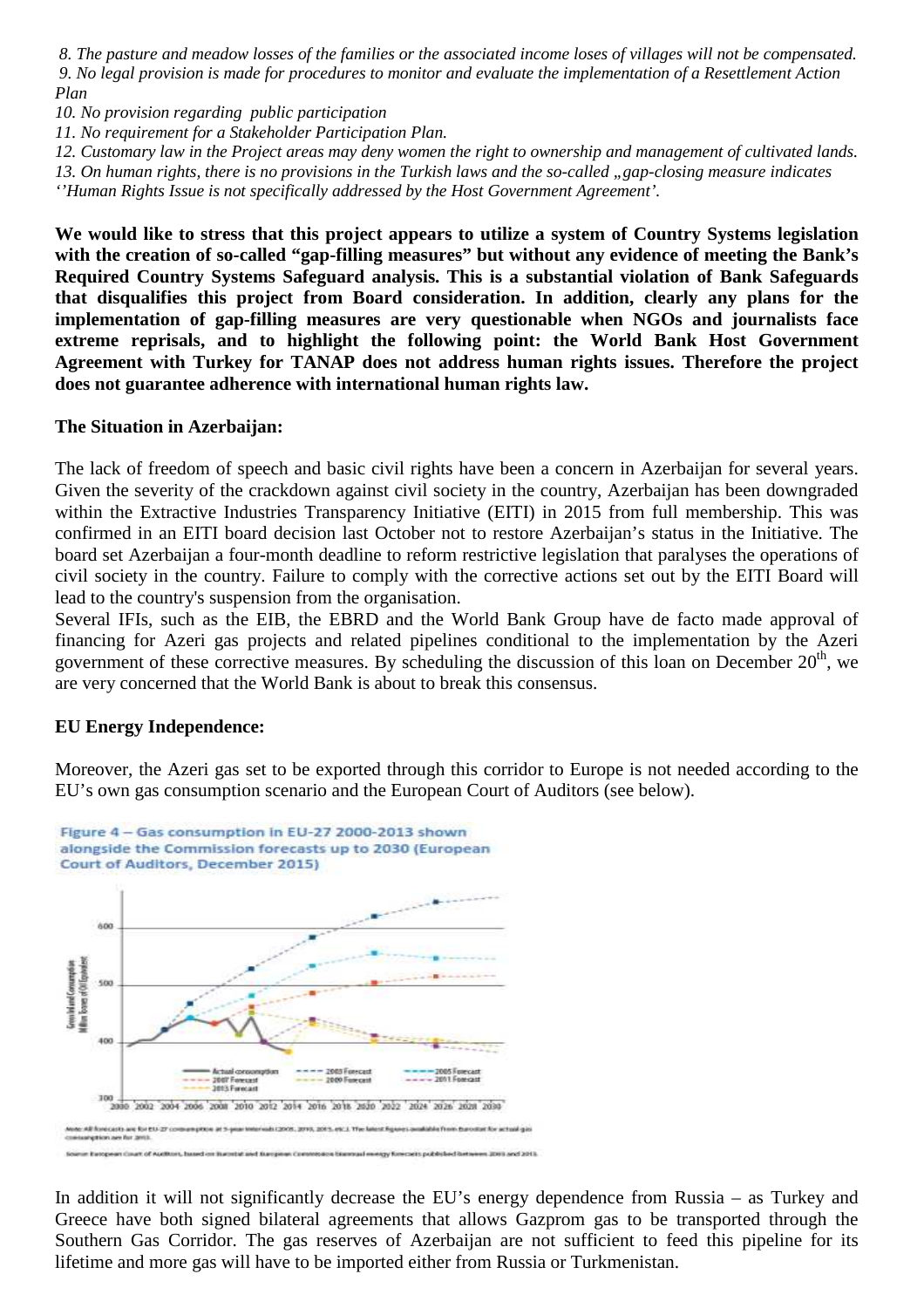In addition the deal signed on October 10th, 2016 between Turkey and Russia on Turkish Stream shows that one section of Turkish Stream "will be in a position to connect to the planned junction at Ipsala-Kipoi of the TransAnatolian pipeline (Tanap) and TransAdriatic pipeline (TAP)".

 "The fact that Ipsala is specifically named as the Turkish Stream terminus holds out the possibility that Gazprom might at some stage consider bidding for space on the TAP system, which for several years from 2020 onwards is expected to have a further 10bn  $\text{m}^3$ /y of capacity available for third party users"<sup>2</sup>. This means that as soon as the third party exemption of TAP is lifted, Gazprom will be ready to use both TAP and TANAP to sell Russian gas in the EU and in Turkey, without even paying for the construction of the pipelines. This casts serious doubts over SGC's potential to diversify gas suppliers.

To conclude, all along the pipeline's route, local communities are concerned about the project's implementation and its environmental, social and human rights impacts and tens of complaints have already been filed to the  $EIB<sup>3</sup>$  and the EBRD. Many more were filed to the project proponents who decided not to make any information on their content publicly available. From our knowledge of the situation on the ground most concerns remain unresolved. Given the complexity of the context it would be appropriate for the World Bank to assess the situation in depth rather than rushing to a decision.

In both Azerbaijan and Turkey, stringent legislation governing the operation of non-governmental organisations, criminal proceedings against numerous NGOs, and intimidation tactics targeting critical voices, make it excessively difficult for civil society to operate and closely monitor the real impacts of the project.

For all these reasons, we urge the board to at the very least postpone this discussion until the martial law in Turkey is cancelled; the NGO legislation in Azerbaijan is modified as requested by the EITI; and democratic participation in both countries is restored. Clearly, given the violations of World Bank Safeguard requirements during project appraisal, this project should not qualify for a Board vote.

Yours sincerely,

### **Signatories:**

350.org Amigos de la Tierra Bank Information Center Both ENDS Bretton Woods Project CEE Bankwatch Network Center for International Environmental Law (CIEL) Clean Air Action Group Climate Action Network Europe Collectif Causse Méjean – Gaz de Schiste NON! Collectif Florac – Stop Gaz de schiste Counter Balance Crude Accountability E3G Ecologistas en Acción Focus Food & Water Europe Foundation for Environment and Agriculture Friends of the Earth US Global Justice Now Helsinki Foundation for Human Rights

<sup>&</sup>lt;sup>2</sup> http://www.naturalgasworld.com/turkey-and-russia-signs-turkish-stream-deal-after-rapprochement-32069

<sup>&</sup>lt;sup>3</sup> In Greece: http://stories.bankwatch.org/when-athens-cant-tell-a-trojan-horse ; In Albania:

http://stories.bankwatch.org/albanian-farmers-fear-last-harvest-along-pipeline-route